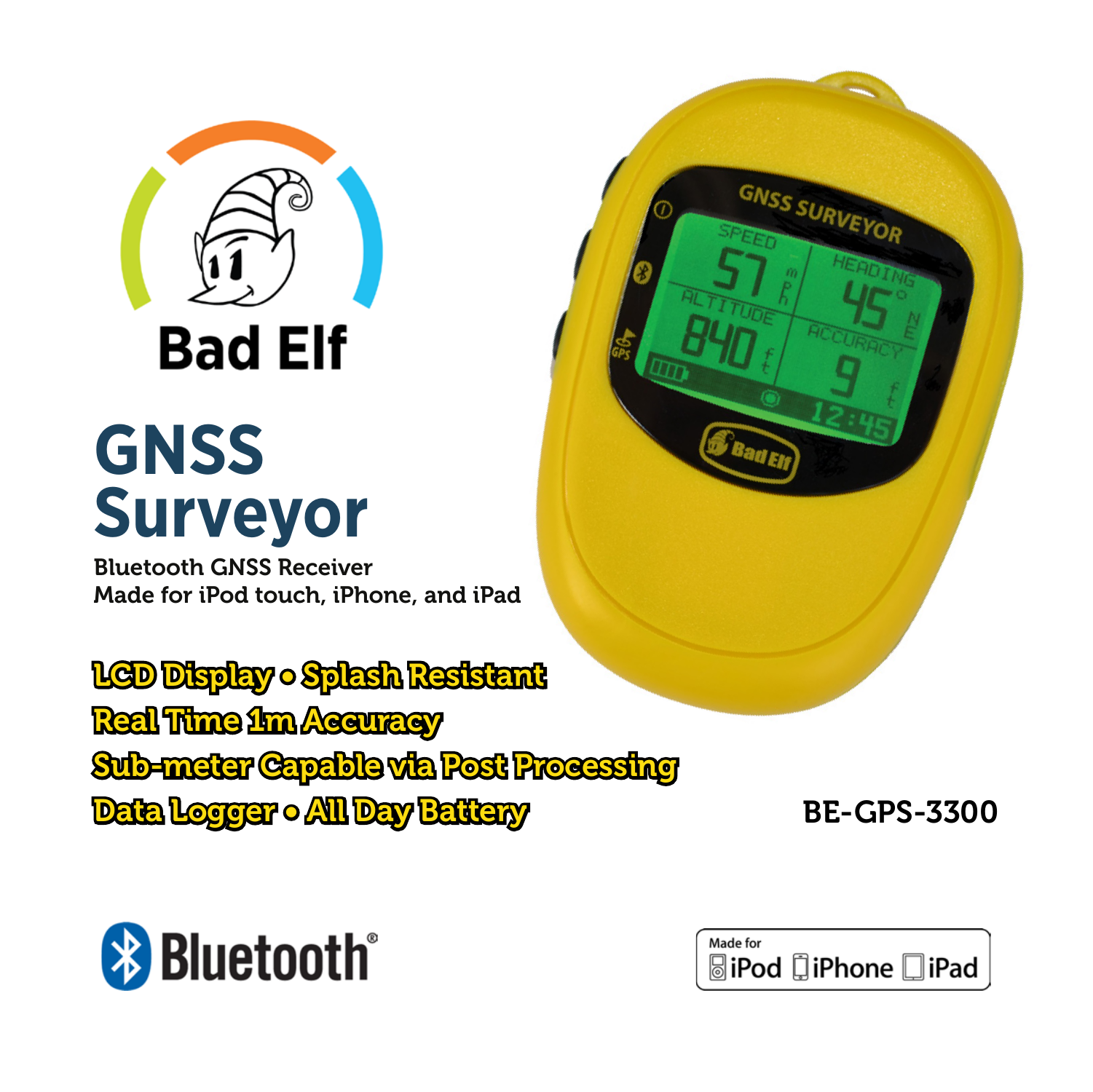© 2014 Bad Elf, LLC Bad Elf, LLC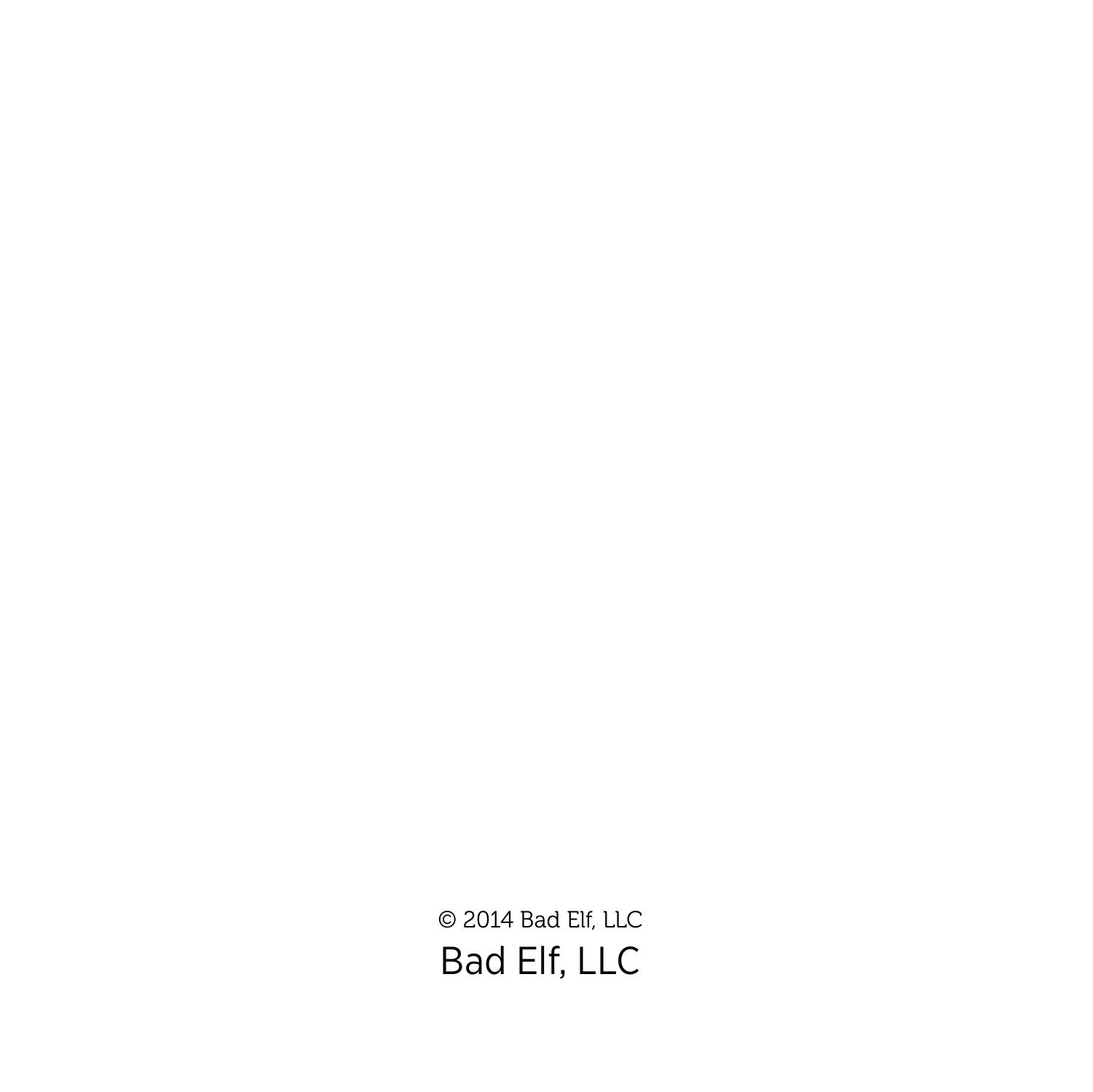

### Contents of This Package

This package contains the following items:

- Bad Elf GNSS Surveyor receiver with Bluetooth® wireless technology and Barometric Altimeter
- USB charging cable
- Vehicle Charging Adapter (suitable for 12V cigarette sockets)
- User Guide

Note: Apple device refers to the supported iPod touch, iPhone, or iPad equipped with Bluetooth® wireless technology that you will be using for navigation.

### Meet the Bad Elf GNSS Surveyor



Figure 1 - Front View of the GNSS Surveyor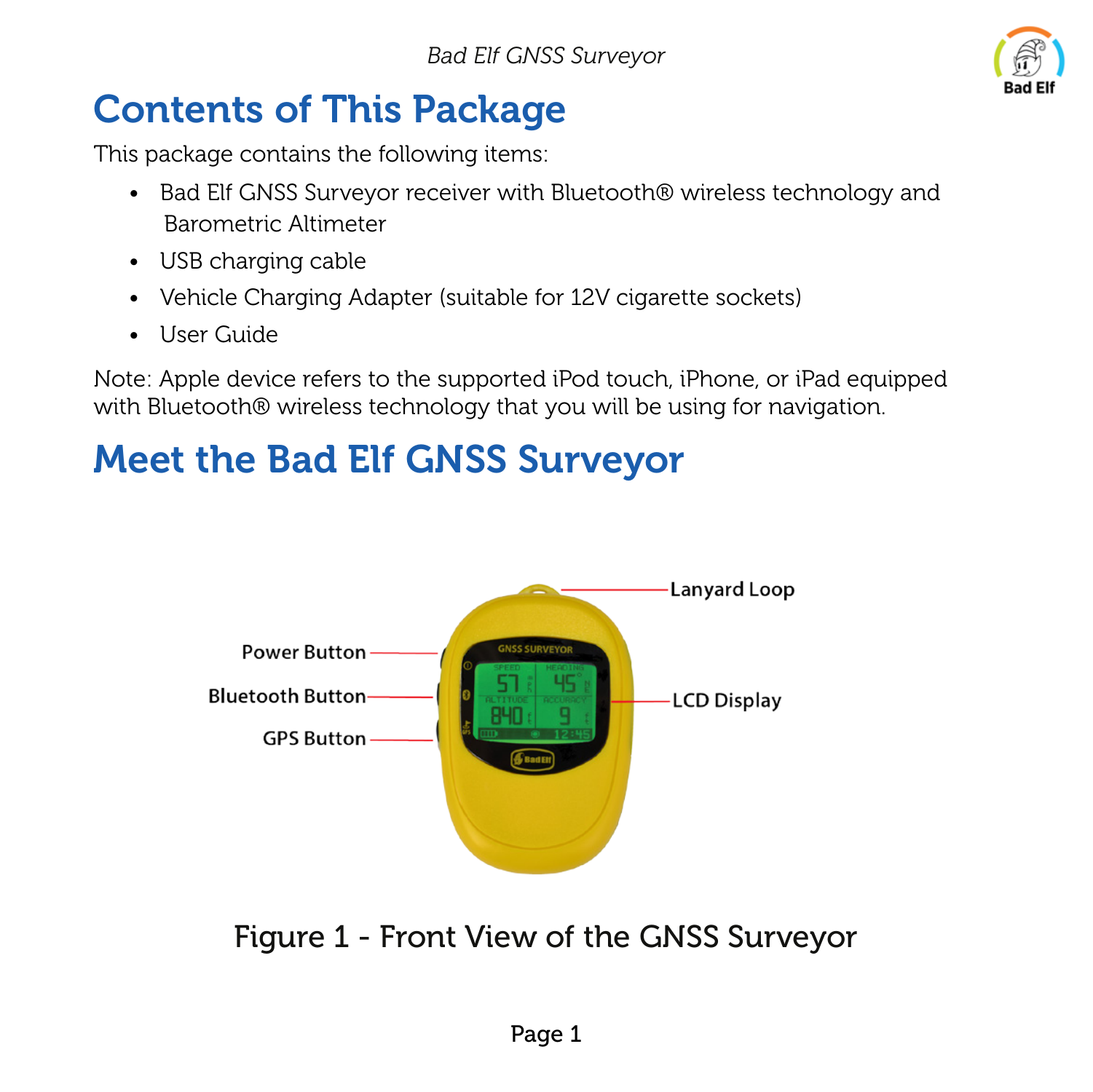

#### *Figure 2 - Back View of the GNSS Surveyor*

#### Dimensions

The Bad Elf GNSS Surveyor is small and lightweight, but with a rugged, solid feel. Its dimensions and weight are:

Dimensions:  $3.0 \times 2.4 \times 0.7$  inches  $(76.5 \times 61.5 \times 175$  mm)

Weight: 3.2 ounces (90 grams)

#### Enclosure

The Bad Elf GNSS Surveyor enclosure offers IPX4 water resistance, making it splash proof when used in many common outdoor application environments. Note the pinholes on the lower rear surface to allow the barometer and thermometer to sample the atmosphere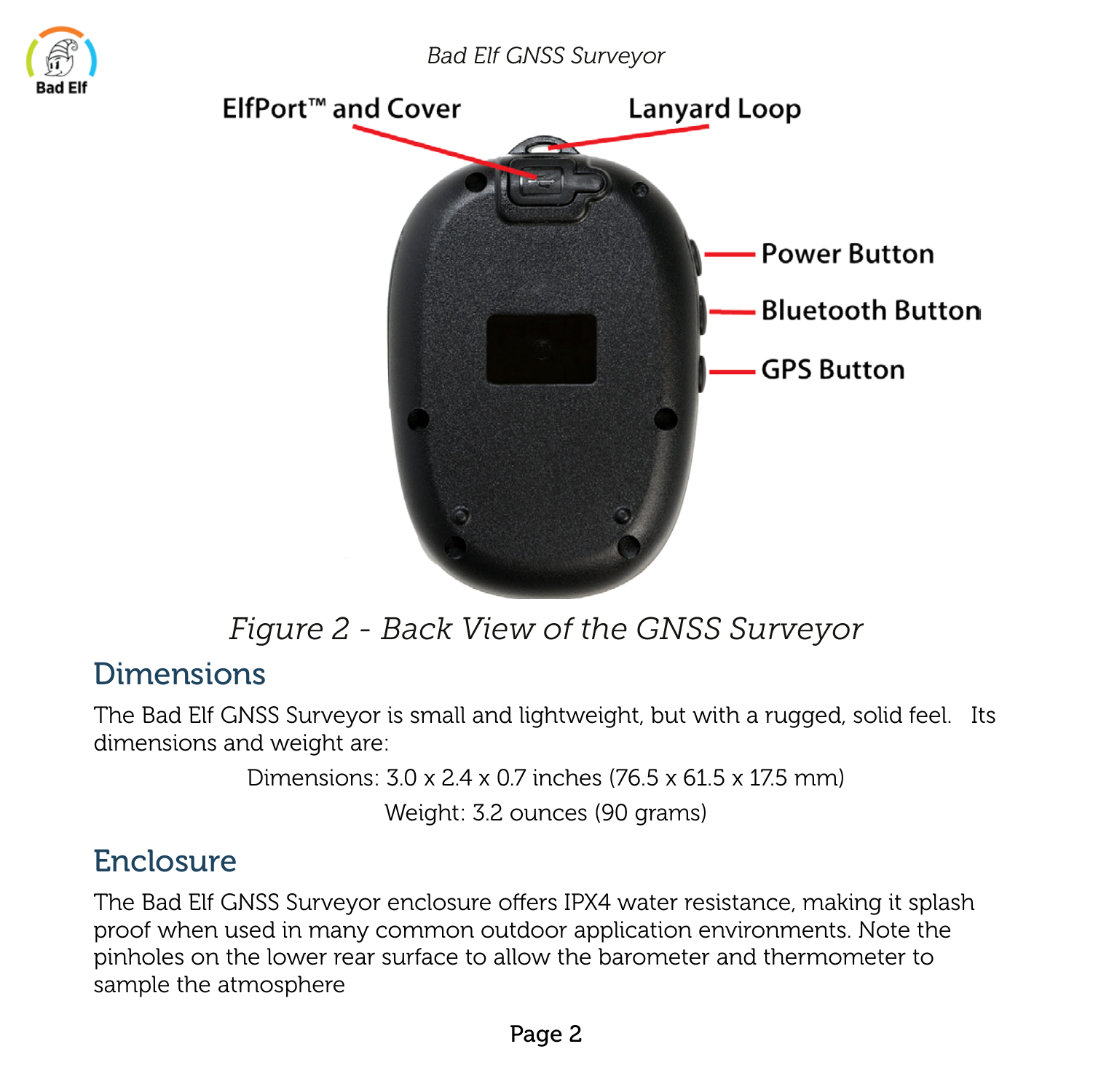



*Figure 3 - Side View of the GNSS Surveyor*

#### Backlit LCD Display Interface

The Bad Elf GNSS Surveyor offers an Apple approved GPS with an informative user interface. Prior GPS devices used simple LEDs to indicate status, leaving the user guessing about status details. The Bad Elf GNSS Surveyor makes it easy for the user to check location details (latitude, longitude, altitude, track, speed, and universal time) directly on the GPS without requiring connectivity to the iPod touch, iPhone, or iPad. Further information concerning the quality of data and satellite usage is also available directly on the device. Additionally, users may check Bluetooth connection status, battery levels, barometer, thermometer, and data log storage usage at a glance. The display also has a backlight for readability at night.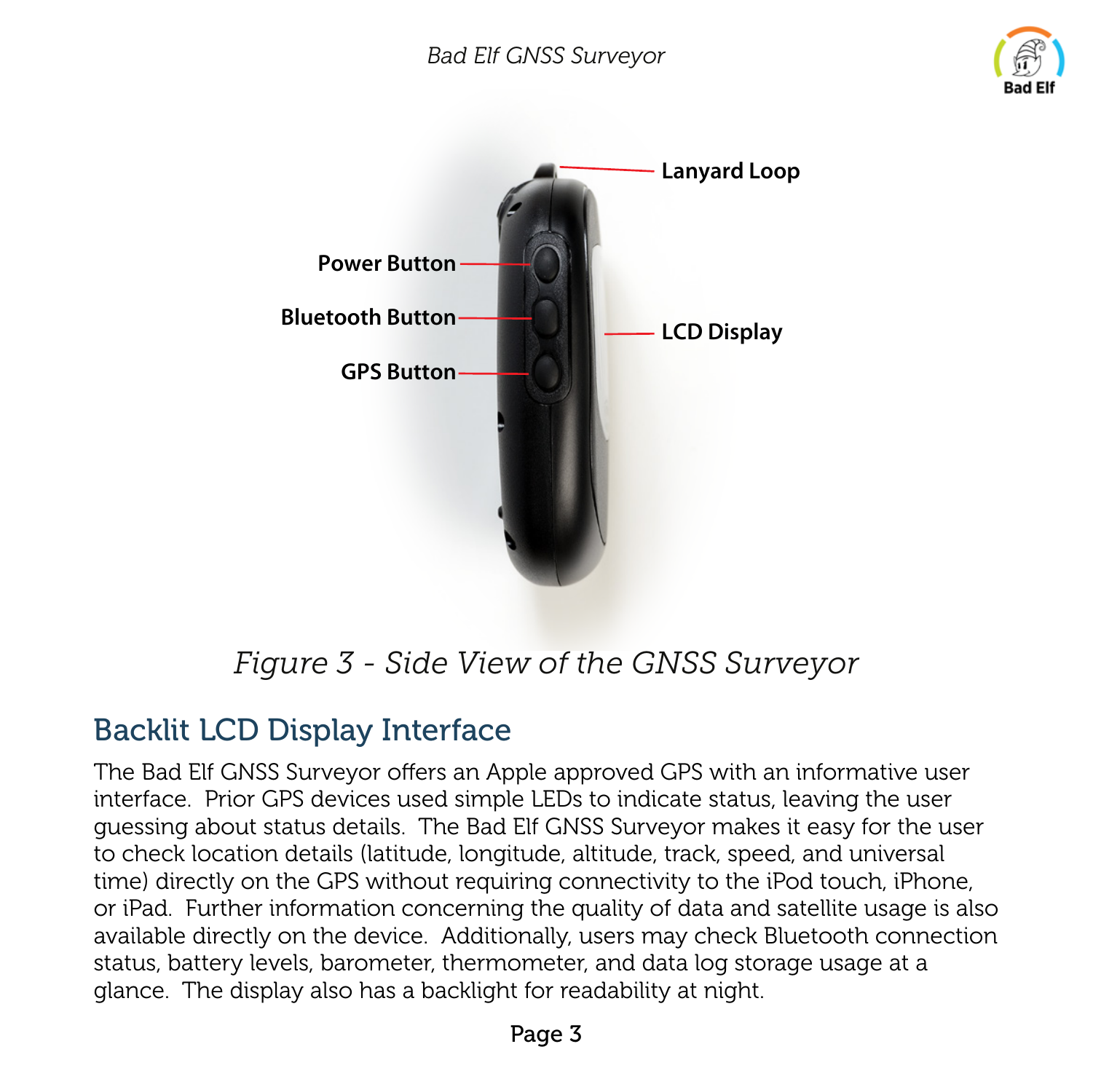

#### Buttons

The Bad Elf GNSS Surveyor uses three simple buttons for device control. More extensive capabilities are available through the free, downloadable Bad Elf utility app available through iTunes.

#### 1. Power Button

- a. Press and hold this button for 3 seconds to toggle the Bad Elf GPS device ON or OFF.
- b. Press this button momentarily to toggle the LCD backlight ON or OFF.

#### 2. Bluetooth Button

- a. Press and hold this button for 3 seconds to toggle the Bluetooth radio ON or OFF.
- b. Press this button momentarily to move through the Bluetooth related screens.

#### 3. GPS Button

a. Press and hold this button for 3 seconds to toggle the GPS Data Logging ON or OFF.

b.Press this button momentarily to move through the GPS related screens.

Each button can be used as a simple click or as a press and hold action. See the scenarios below for details of operation using the buttons in each context. Additional configuration and features are controlled wirelessly via the Bad Elf GPS utility app.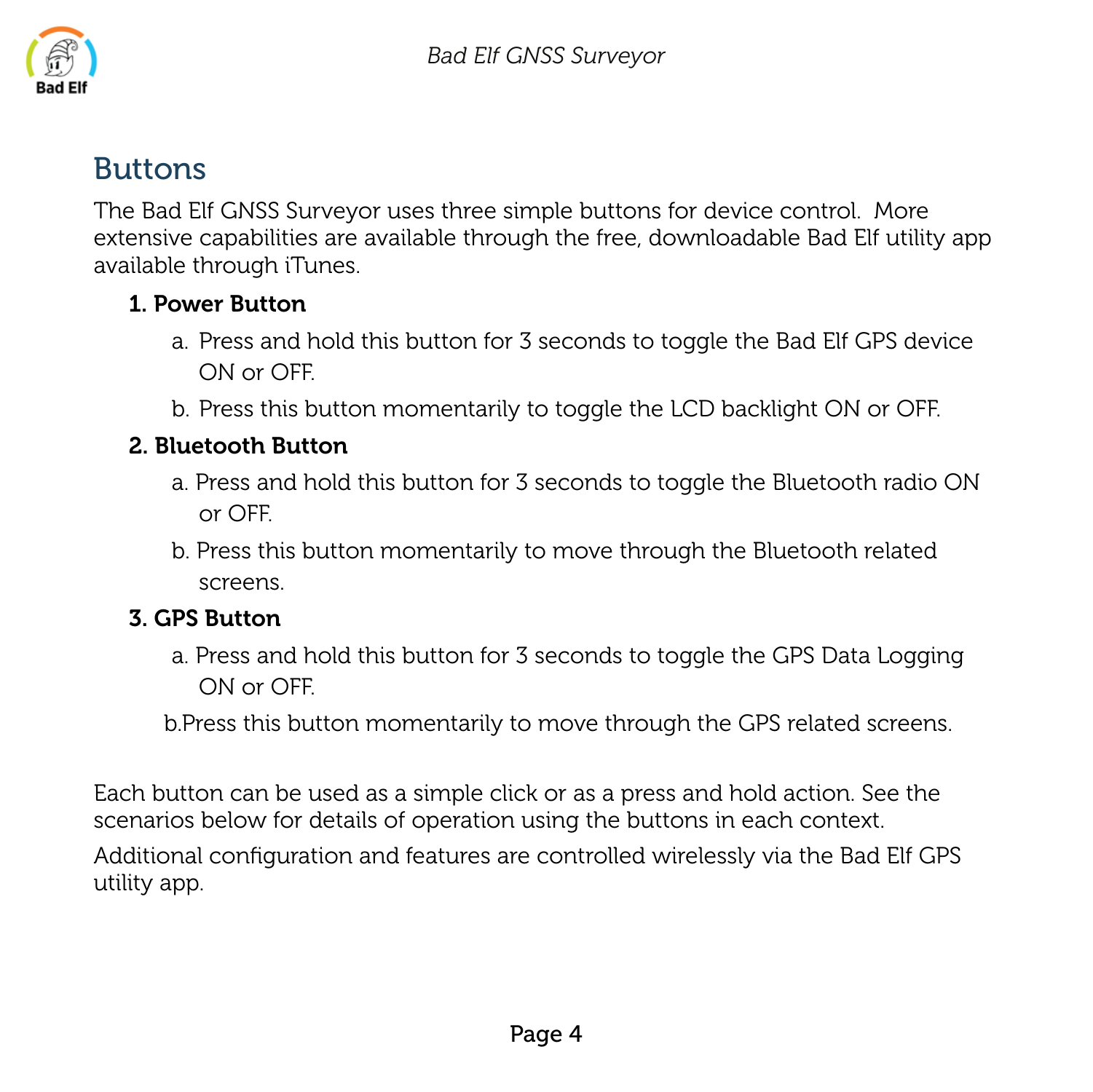

#### USB Port / ElfPort.

The standard USB mini-B port on the back of the Bad Elf GNSS Surveyor operates primarily as a standard charging port for recharging the GPS Pro's internal battery. This port also supports Bad Elf's ElfPort® technology, which enables communication with other devices.

#### Data Storage

The Bad Elf GNSS Surveyor contains 16MB of flash memory for storage of trip data. At a standard sampling rate of one position recorded per second (1Hz), the device can store up to 200 hours of trip data. The data can be divided into separate trips or collected as one single data log. The Bad Elf Utility app readily offloads trip data logs for storage on the Pod touch, iPhone, or iPad. The data can then be emailed and shared.

Thumb Drive Mounting: Connect the Bad Elf GNSS Surveyor with a USB cable to your computer and access data logs directly through your file system Explorer (Windows) or Finder (Mac).

#### Power System

The Bad Elf GNSS Surveyor includes a long life, embedded lithium ion battery. When both the Bluetooth® radio and the GPS are active, the battery offers more than 24 hours of continuous operation on a single charge. When operating in standalone data logging mode, that is, with the Bluetooth radio OFF, the Bad Elf GNSS Surveyor can operate for over 32 hours.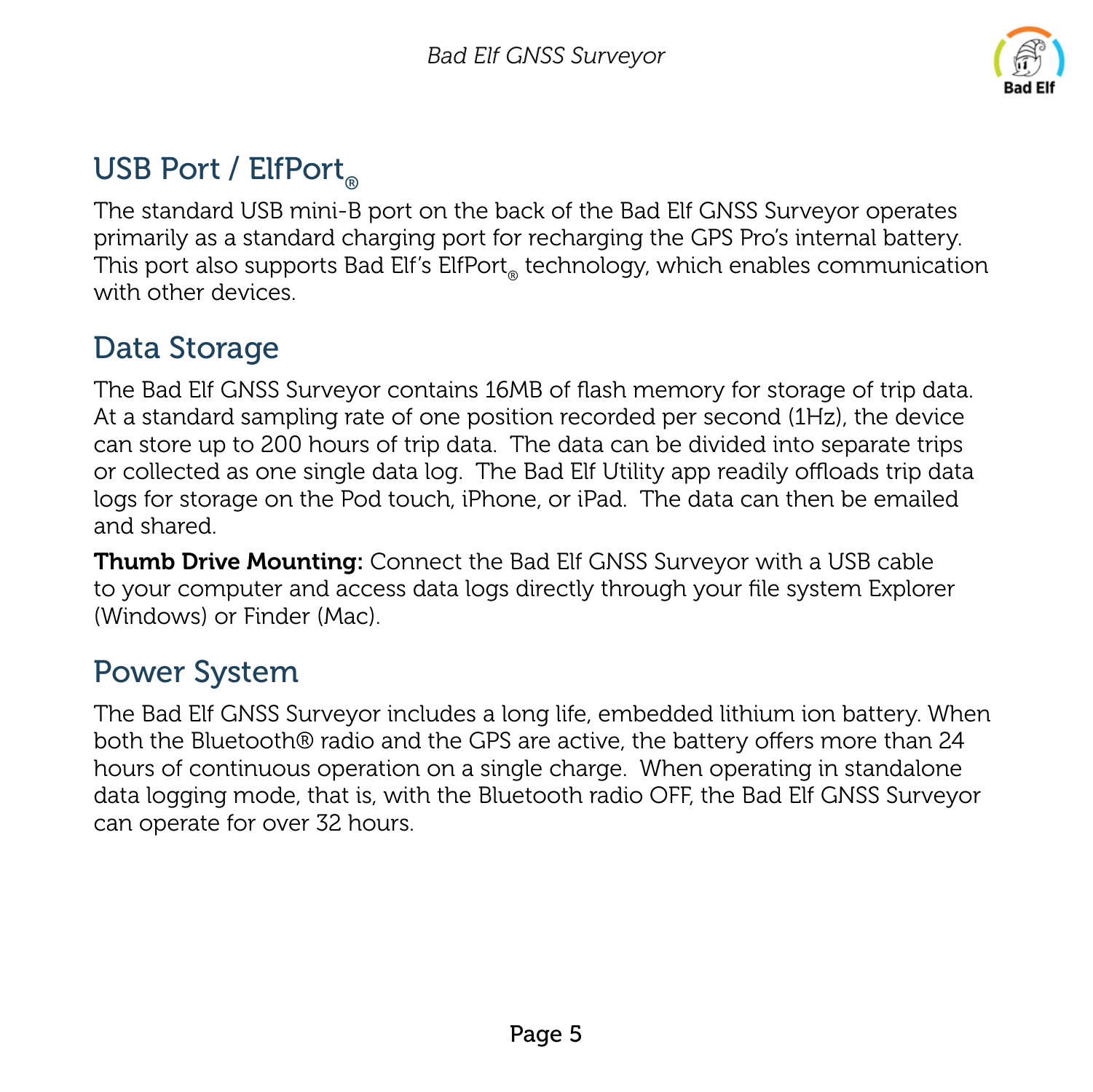

### Charge the Bad Elf GNSS Surveyor

The Bad Elf GNSS Surveyor is charged via the mini-USB connector on the back of the device.

Before using the Bad Elf GPS Pro, fully charge the device. To charge, simply use the provided cable and plug the Bad Elf GNSS Surveyor into any standard USB power source, such as a computer, wall charger, or the included car charger. It takes up to 4 hours to fully charge the Bad Elf GNSS Surveyor.

### Power On the Bad Elf GNSS Surveyor

To turn it on, press and hold the Power Button for 3 seconds until the display shows the splash screen.

Once powered on, the device is ready to accept incoming Bluetooth® connections from your Apple device. Follow the pairing instructions below.

Download the Bad Elf GPS utility app and any other location-based apps you want to use with your Bad Elf GNSS Surveyor.

In the meantime, the unit will start searching for GPS satellites. Once a GPS lock is acquired, location data will be displayed on the LCD. The accessory will also begin sharing received location data with any devices (and apps) that have been connected via the Bluetooth connection.

#### Pair an Apple Device with the Bad Elf GNSS Surveyor

The Bad Elf GNSS Surveyor only needs to be paired once with your iPod touch, iPhone, or iPad. After your Apple device and Bad Elf GNSS Surveyor are paired, they will connect automatically when both units have their Bluetooth radios ON and are within range of each other.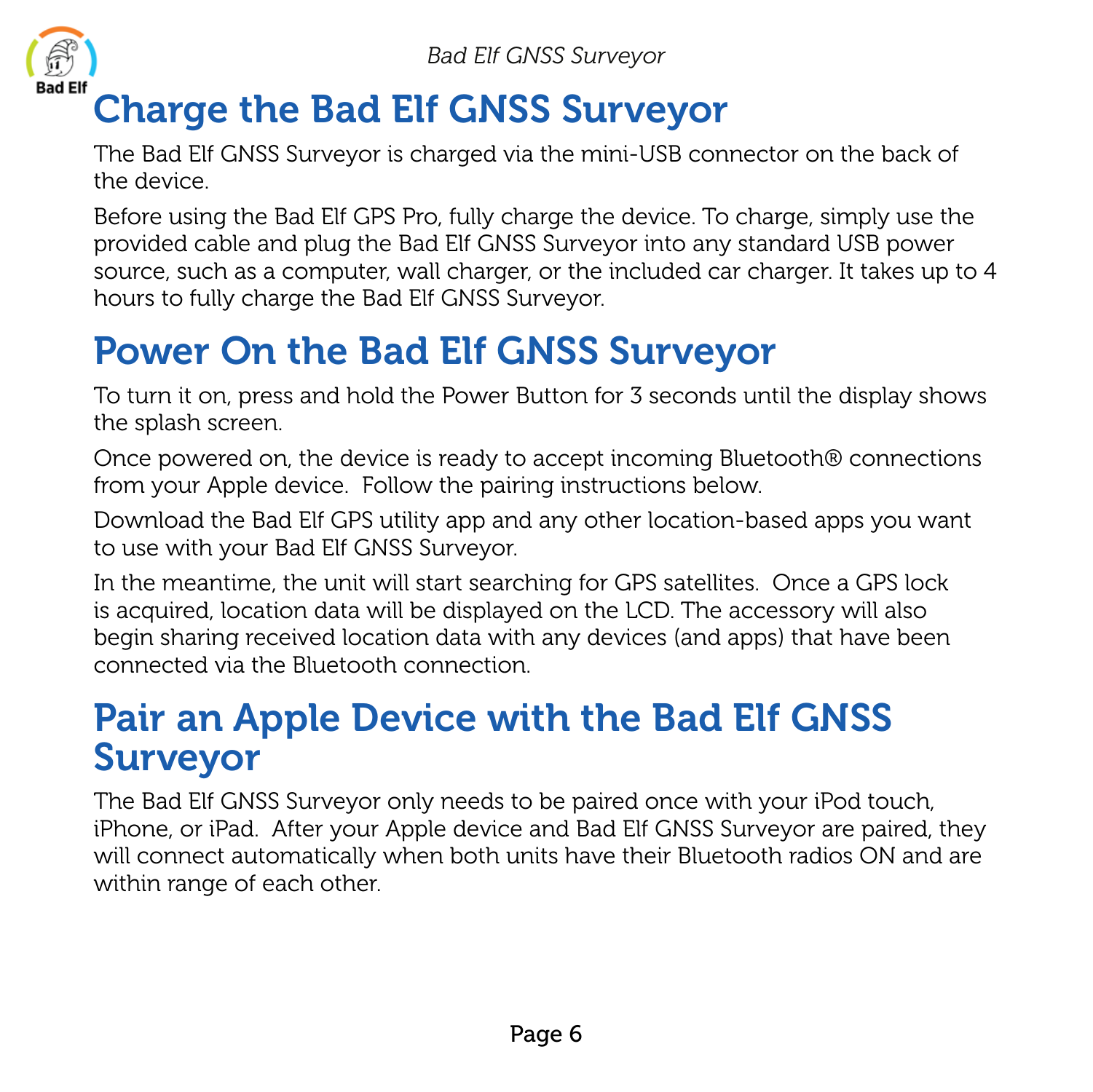

To pair the Bad Elf GNSS Surveyor with an iPad, iPhone, or iPod touch, follow these simple steps:

- 1. On the Apple device, start the Settings app, then select General > Bluetooth. Make sure Bluetooth is turned ON.
- 2. This page will then show accessories that are within range and available for pairing.
- 3. Turn on your Bad Elf GNSS Surveyor (if it is not ON already).
- 4. Within 10 seconds, you should see the Bad Elf GNSS Surveyor appear in the list of devices, with a status of "Not Paired". Tap this item in the list to start the pairing process.
- 5. Within 10 seconds, you should see a dialog on your Apple device offering a PIN number. This PIN will also be displayed on the LCD display. This allows both sides of the connection to authorize the pairing with the remote device. Matching the PIN numbers ensures that you can confirm that you are pairing the correct devices. Data entry is not required.
- 6. On the Bad Elf GPS Pro, press the GPS Button to authorize the pairing. On your Apple device, press the "Pair" button.
- 7. In the Settings app, under General > Bluetooth, you should now see the Bad Elf GNSS Surveyor listed with a "Connected" status.

Up to five (5) Apple devices can be paired and connected to the Bad Elf GNSS Surveyor simultaneously. Just follow the steps above for each Apple device that you wish to connect to the Bad Elf GNSS Surveyor.

You can turn Bluetooth off by pressing and holding the Bluetooth button for 3 seconds. While Bluetooth is turned off, the GPS and data logging will still function, but communications with your Apple device will not be possible. You can turn Bluetooth on again by pressing and holding the Bluetooth button again for 3 seconds.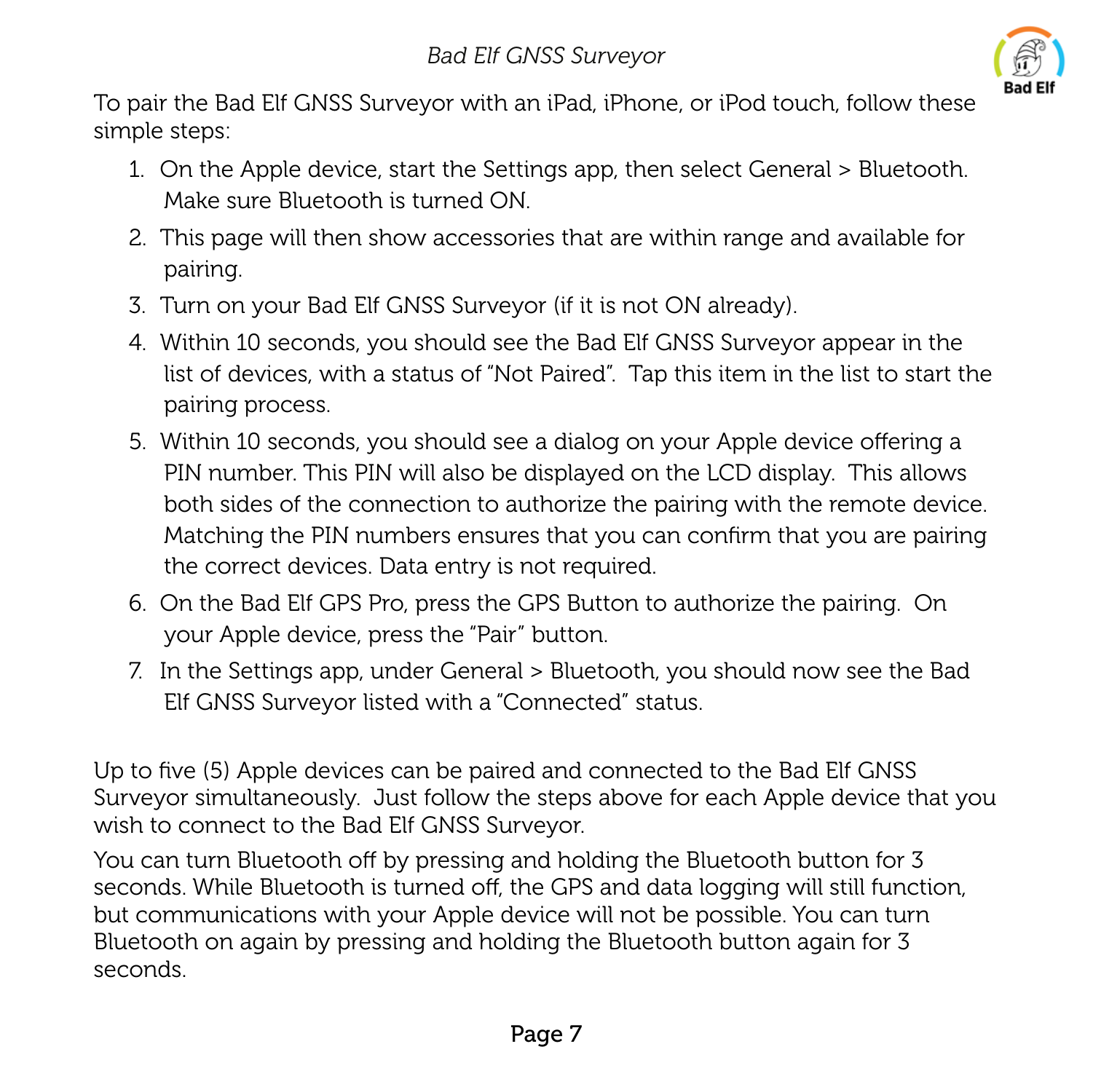

#### Download the App from the App Store

The Bad Elf GPS Utility app is a free app available in iTunes. The app allows you to verify the accessory is paired and correctly connected to your Apple device. It shows the raw GPS data being received by the GPS receiver and allows you to configure the GPS logging features. Once you have logged some trips, the app allows you to transfer these logs to your Apple device for visualization and sharing.

Finally, if any firmware updates become available, the app will download them to your Apple device for installation into the accessory hardware.

After you have paired your Bad Elf GNSS Surveyor to your Apple device for the first time, you will be prompted to download the Bad Elf GPS Utility app from the iTunes App Store. If you do not have Internet connectivity, or do not wish to download the app at that time, you can ignore this prompt. Your Bad Elf GNSS Surveyor does not require the Bad Elf Utility app to operate with apps and will work out of the box with any location-based apps you have installed.

Please visit the Bad Elf website (http://bad-elf.com) for recommendations on compatible apps for various activities such as aviation, marine, fitness, hiking, running, cycling, geocaching and more. The Bad Elf GNSS Surveyor fits all lifestyles, but was specifically designed to support advanced applications in land surveying and other GIS domains.

### Acquiring Satellites with the Bad Elf GPS Pro

Go outdoors to an open area, away from tall buildings and trees. Acquiring satellite signals may take a minutes or more the first time the device is turned on or after it has been out of use for an extended period of time.

While the Bad Elf GNSS Surveyor is acquiring satellites, the LCD display shows the number of satellites that are acquired out of the possible satellites in view. Once a lock is acquired, the LCD display shows speed, heading, altitude, and accuracy. Press the GPS button to cycle through other screens that shows a variety of other values and data logging status.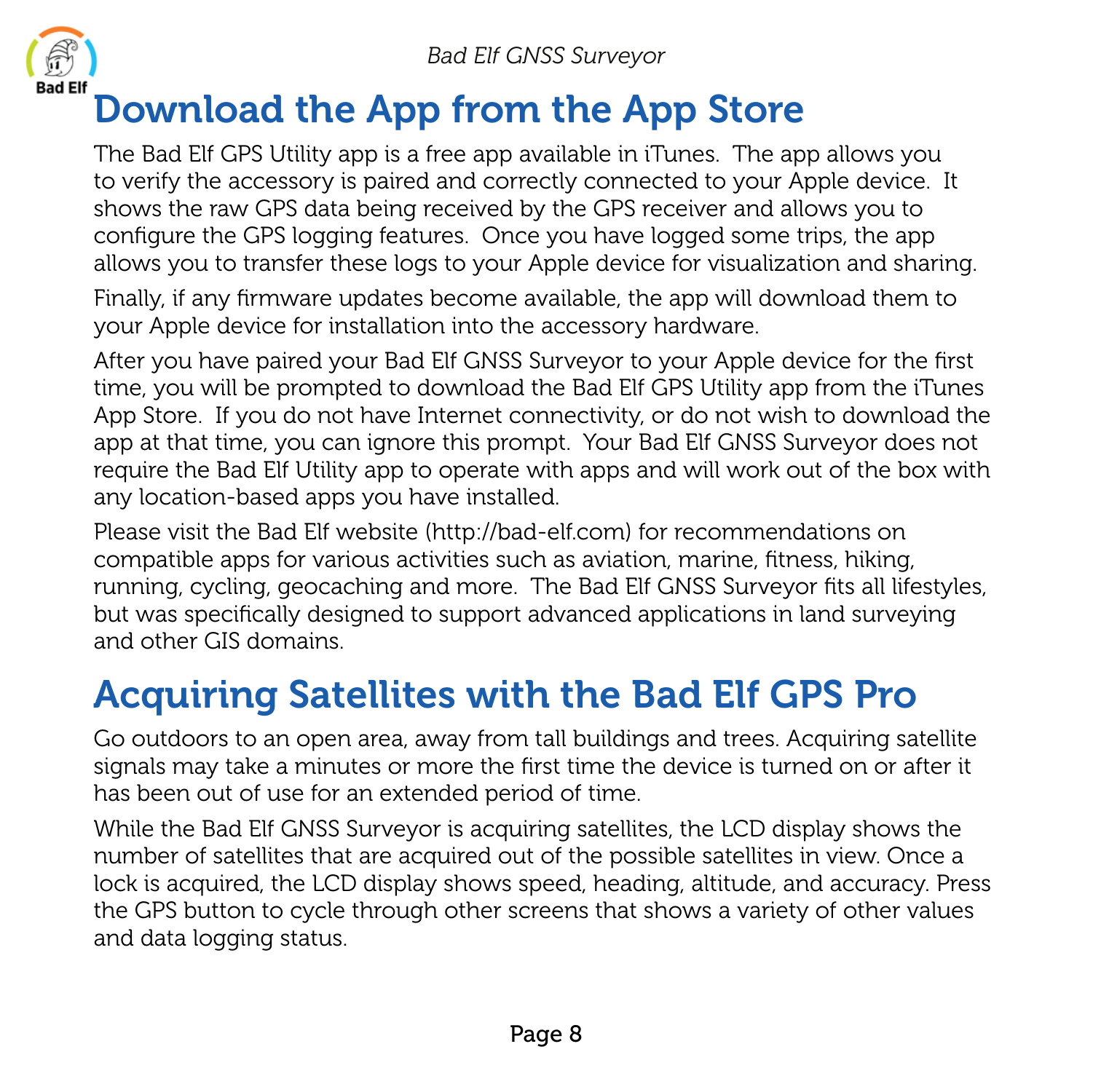

## Data Logging with the Bad Elf GNSS Surveyor

Press and hold the GPS button for 3 seconds to turn on data logging. Once data logging is turned on, the LCD display shows a blinking icon along the bottom of the display. The Bad Elf GNSS Surveyor records your position every second while data logging is on.

When data logging is on, pressing and holding the GPS button for 3 seconds causes a prompt to appear. You can then choose either to record a point of interest (POI) and continue data logging or to turn data logging off.

Once data logging is complete, you can use the Bad Elf Utility app to save, map, share, or delete the recorded trip or connect the GNSS Surveyor to your computer with a USB cable and access the log files directly through your file explorer.

## Support

Please visit our website for troubleshooting steps and to contact our support team. Support is available be emailing support@bad-elf.com.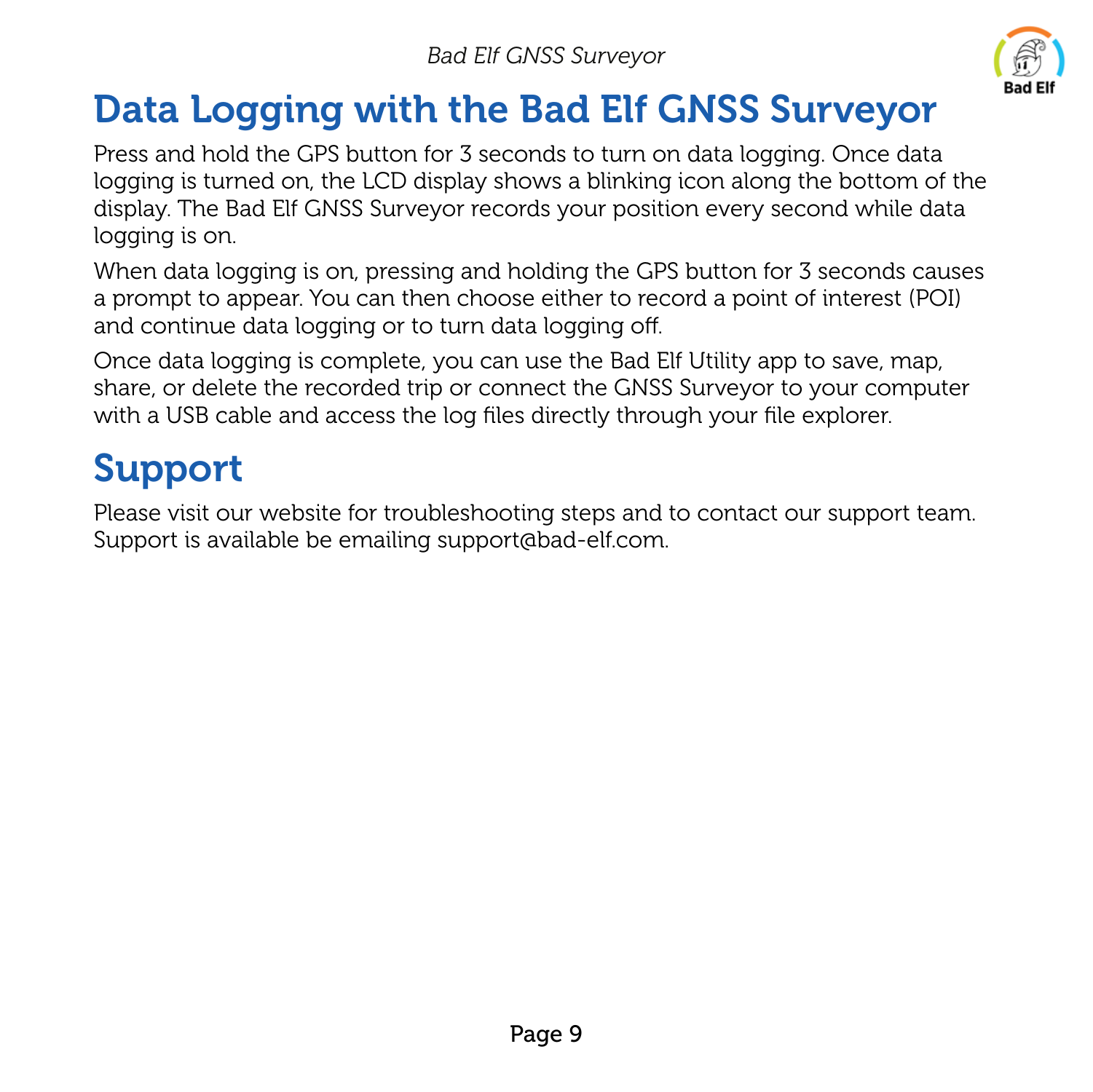

- GPS
	- 56 channel u-blox NEO-7P GPS/GLONASS/QNSS module
	- configurable to 1-10Hz refresh rate
	- Satellite acquisition times: (<30s cold, <15s warm, <5s hot)
- Bluetooth
	-
	- 2.1 + EDR Range: 33ft (10m)
- Internal Battery
	- Charging time: 4 hours
	- Charging voltage: 5VDC @ 500mA Capacity: 1600 mAH
	- Operating time: 24+hrs with Bluetooth/GPS, 32+hrs GPS logging only

### FCC RF Radiation Exposure

This equipment complies with FCC radiation exposure limits set forth for an uncontrolled environment. Follow the specific operating instructions for satisfying RF exposure compliance. This transmitter must not be co-located or operating in conjunction with any other antenna or transmitter.

## IC Compliance

This Class [B] digital apparatus complies with Canadian ICES-003.

### Industry Canada Compliance

Category I radio communication devices comply with Industry Canada Standard RSS-210. Category II radio communication devices comply with Industry Canada Standard RSS-310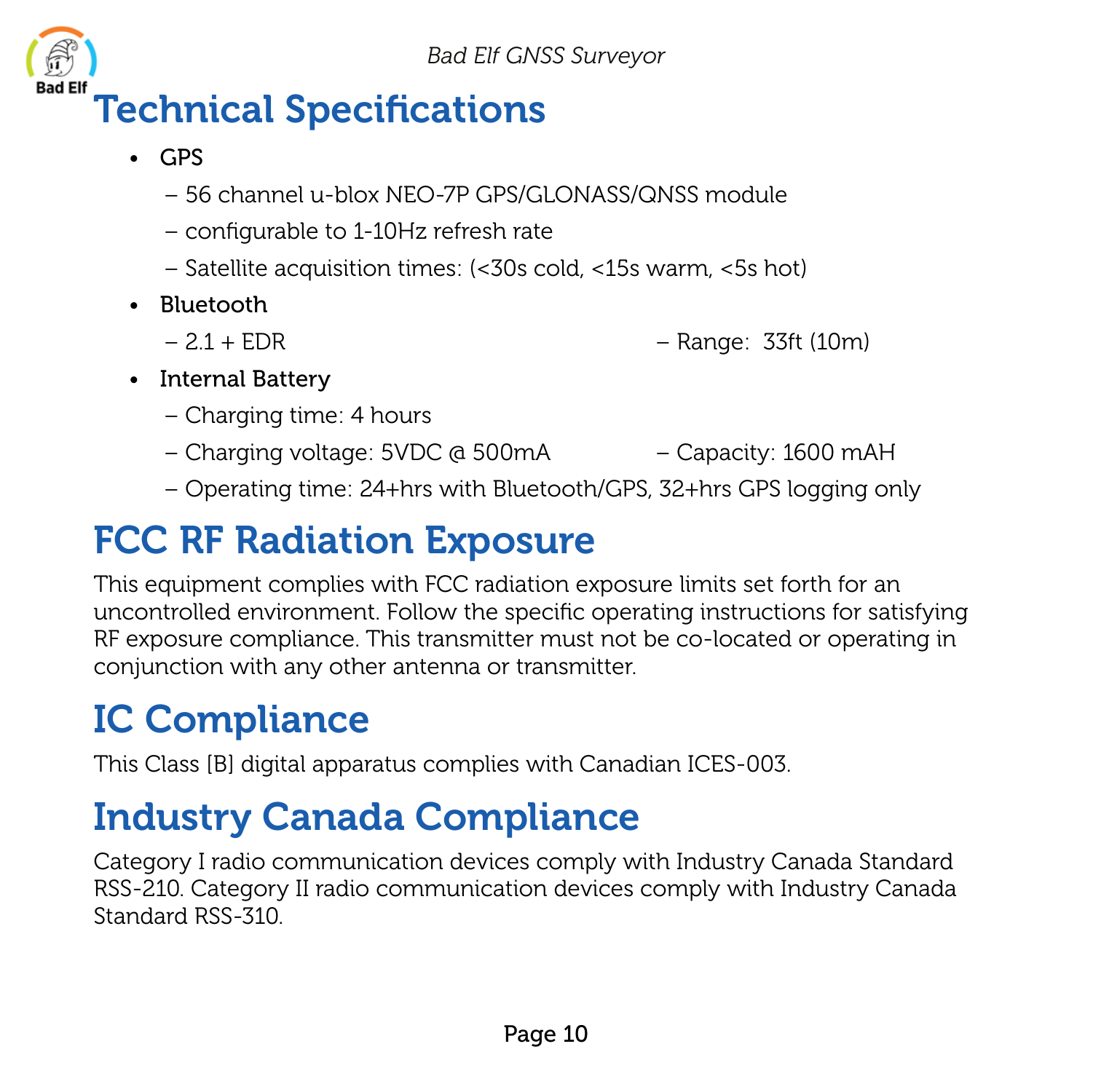

## Battery Warnings

If these guidelines are not followed, the embedded lithium-ion battery may experience a shortened life span or may present a risk of damage to the GPS, fire, chemical burn, electrolyte leak, and/or injury.

Do not leave the GPS exposed to a heat source or in a high temperature location. such as in the sun in an unattended vehicle (e.g., car, airplane, helicopter, or boat). To prevent damage, remove the GPS from the vehicle or store it out of direct sunlight.

• Observe the following temperature ranges:

| Battery Powered:      | 14°F to 140°F (-10°C to 60°C)  |
|-----------------------|--------------------------------|
| Externally Powered:   | -22°F to 140°F (-30°C to 60°C) |
| Charging Temperature: | 41°F to 113°F (5°C to 45°C)    |
| Storage Temperature:  | -22°F to 140°F (-30°C to 60°C) |

- Do not use a sharp object to open the GPS enclosure or attempt to remove the battery.
- Do not incinerate the GPS or the battery enclosed therein.
- Do not disassemble, puncture, or damage the GPS or the battery.
- Keep the battery away from children.
- If using an external battery charger, only use the accessory approved for your product.
- Contact your local waste disposal department to properly recycle the battery.
- Do not attempt to replace the battery with a replacement battery.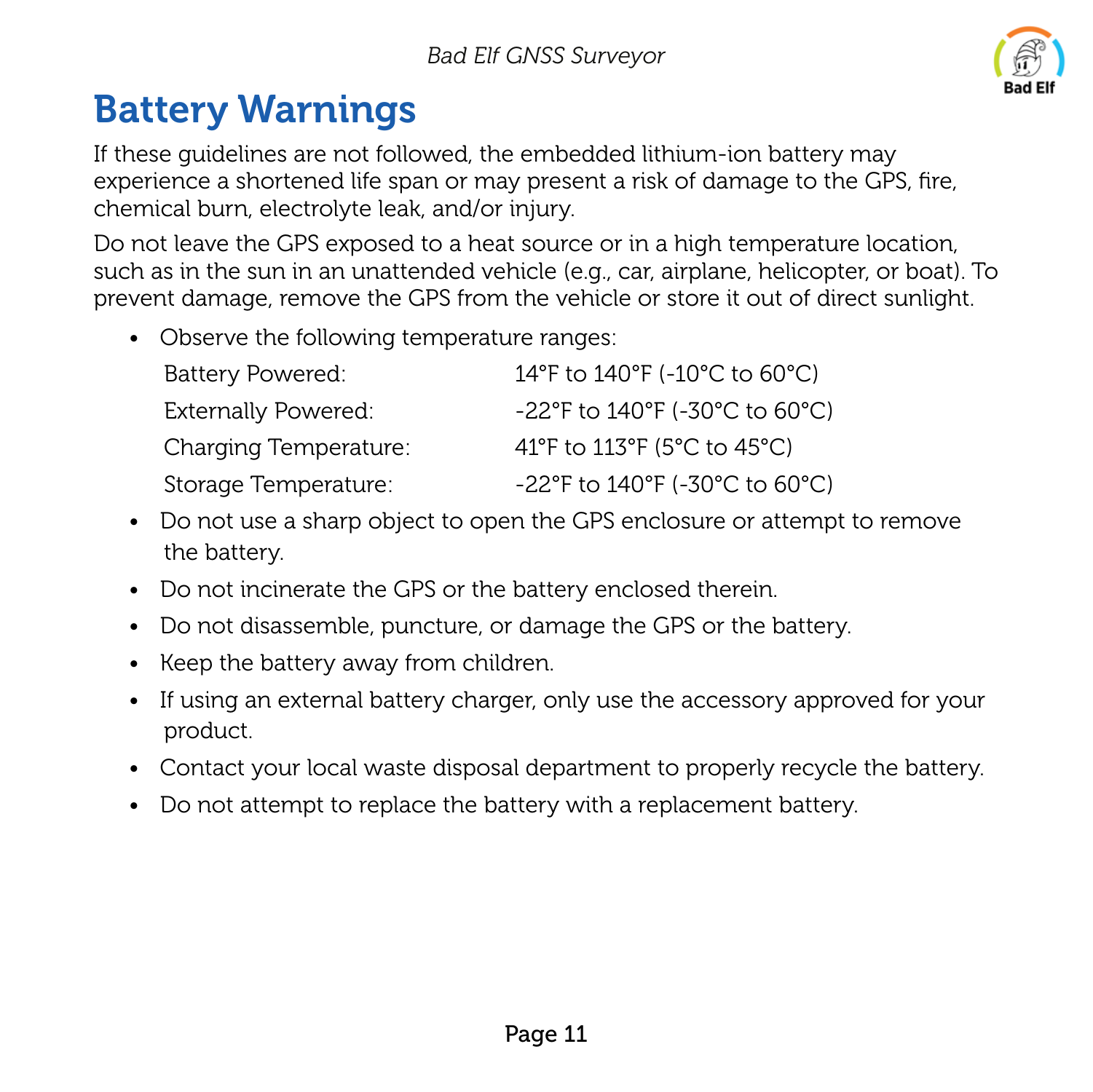

# Bad EH' FCC Compliance

This product has been tested and found to comply with Part 15 of the FCC interference limits for Class B digital devices FOR HOME OR OFFICE USE. These limits are designed to provide more reasonable protection against harmful interference in a residential installation, and are more stringent than "outdoor" requirements.

Operation of this device is subject to the following conditions: (1) this device may not cause harmful interference, and (2) this device must accept any interference received, including interference that may cause undesired operation.

This equipment generates, uses, and can radiate radio frequency energy and may cause harmful interference to radio communications if not installed and used in accordance with the instructions. However, there is no guarantee that interference will not occur in a particular installation. If this equipment does cause harmful interference to radio or television reception, which can be determined by turning the equipment off and on, the user is encouraged to try to correct the interference by one of the following measures:

- Reorient or relocate the receiving antenna.
- Increase the separation between the equipment and the receiver.
- Connect the equipment into an outlet that is on a different circuit from the GPS unit.
- Consult the dealer or an experienced radio/TV technician for help.

This product does not contain any user-serviceable parts. Repairs should only be made by an authorized Bad Elf service center. Unauthorized repairs or modifications could result in permanent damage to the equipment, and void your warranty and your authority to operate this device under Part 15 regulations.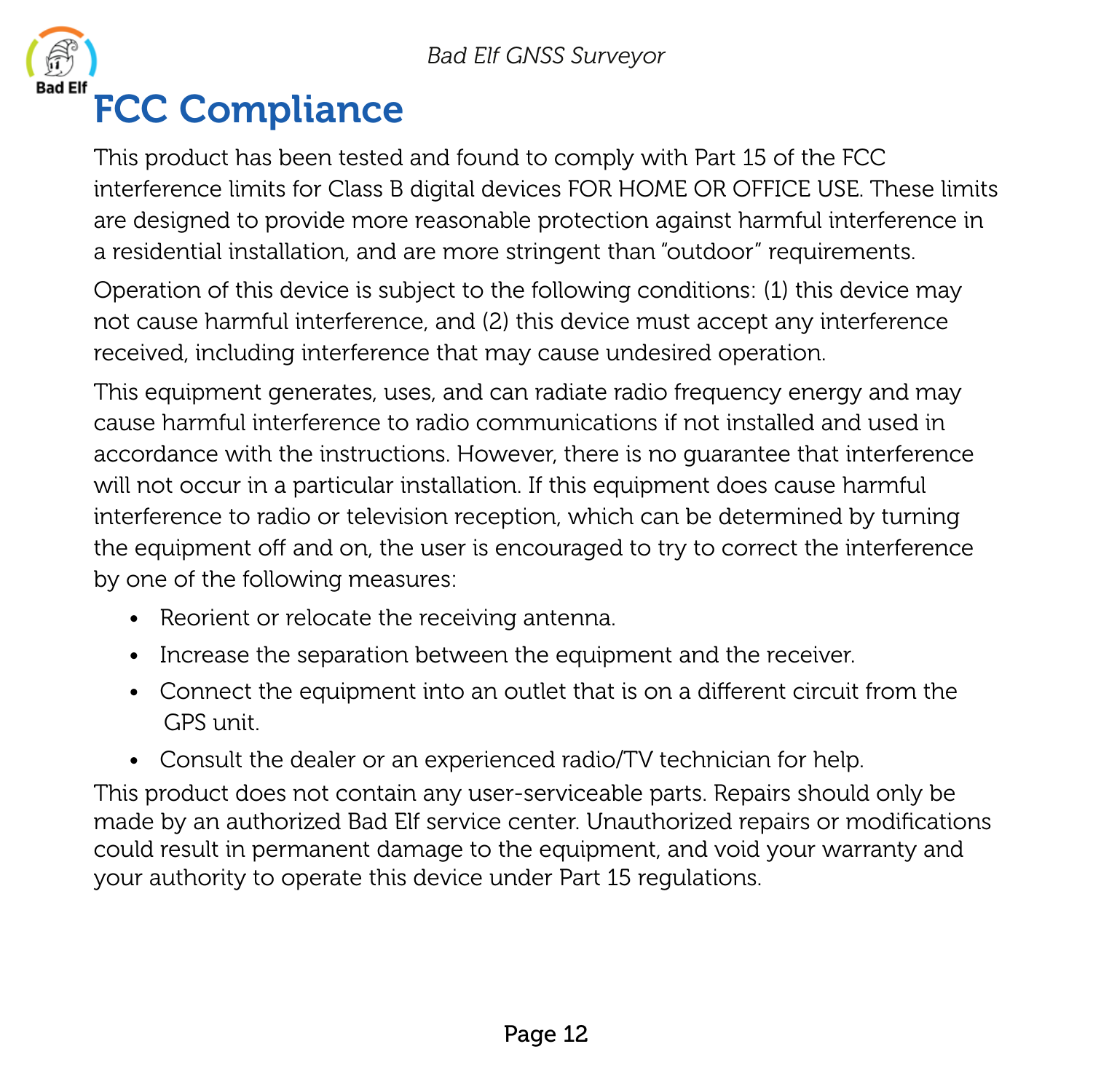

### Limited Warranty

This Bad Elf product is warranted to be free from defects in materials or workmanship for one year from the date of purchase. Within this period, Bad Elf will, at its sole option, repair or replace any components that fail in normal use. Such repairs or replacement will be made at no charge to the customer for parts or labor, provided that the customer shall be responsible for any transportation cost. This warranty does not cover failures due to abuse, misuse, accident, or unauthorized alteration or repairs.

THE WARRANTIES AND REMEDIES CONTAINED HEREIN ARE EXCLUSIVE AND IN LIEU OF ALL OTHER WARRANTIES EXPRESS, IMPLIED, OR STATUTORY, INCLUDING ANY LIABILITY ARISING UNDER ANY WARRANTY OF MERCHANTABILITY OR FITNESS FOR A PARTICULAR PURPOSE, STATUTORY OR OTHERWISE. THIS WARRANTY GIVES YOU SPECIFIC LEGAL RIGHTS, WHICH MAY VARY FROM STATE TO STATE.

IN NO EVENT SHALL BAD ELF BE LIABLE FOR ANY INCIDENTAL, SPECIAL, INDIRECT, OR CONSEQUENTIAL DAMAGES, WHETHER RESULTING FROM THE USE, MISUSE, OR INABILITY TO USE THIS PRODUCT OR FROM DEFECTS IN THE PRODUCT. Some states do not allow the exclusion of incidental or consequential damages, so the above limitations may not apply to you.

Bad Elf retains the exclusive right to repair or replace the unit or software or offer a full refund of the purchase price at its sole discretion. SUCH REMEDY SHALL BE YOUR SOLE AND EXCLUSIVE REMEDY FOR ANY BREACH OF WARRANTY.

To obtain warranty service, contact your local Bad Elf authorized dealer or call Bad Elf Product Support for shipping instructions and a Return Merchandise Authorization (RMA) tracking number. Securely pack the unit and a copy of the original sales receipt, which is required as the proof of purchase for warranty repairs. Write the RMA tracking number clearly on the outside of the package. Send the unit, freight charges prepaid, to any Bad Elf warranty service station.

Online Auction Purchases: Products sold through online auctions are not eligible for rebates or other special offers from Bad Elf. Online auction confirmations are not accepted for warranty verification. To obtain warranty service, an original or copy of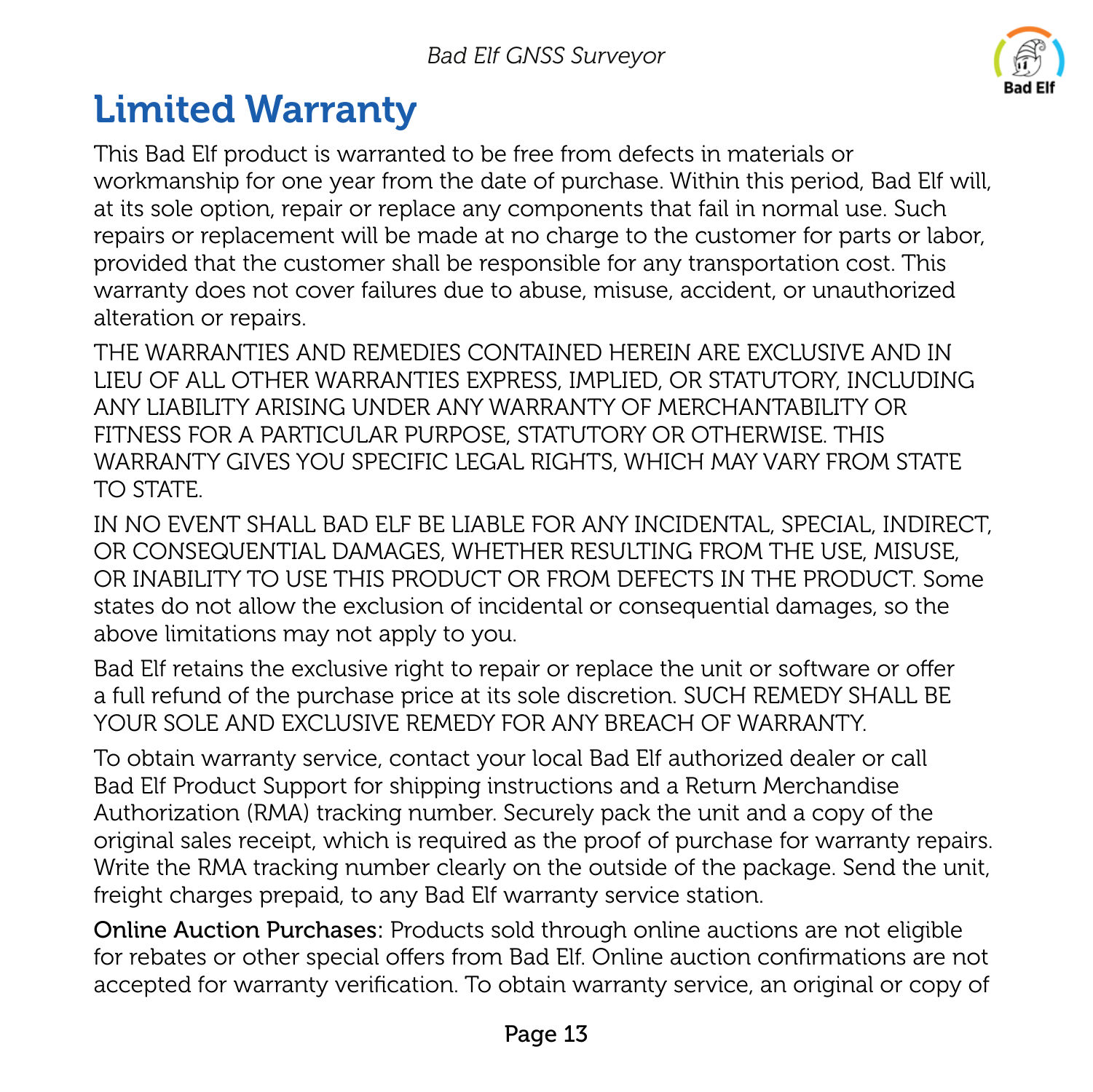

the sales receipt from the original retailer is required. Bad Elf will not replace missing components from any package purchased through an online auction.

International Purchases: International distributors provide a separate warranty for units purchased outside the United States. The local in-country distributor provides this warranty and this distributor provides local service for your unit. Distributor warranties are only valid in the area of intended distribution. Units purchased in the United States must be returned to the Bad Elf service center in the United States for service.

# Legal

All rights reserved. Except as expressly provided herein, no part of this manual may be reproduced, copied, transmitted, disseminated, downloaded, or stored in any storage medium, for any purpose without the express prior written consent of Bad Elf. Bad Elf hereby grants permission to download a single copy of this manual onto a hard drive or other electronic storage medium to be viewed and to print one copy of this manual or of any revision hereto, provided that such electronic or printed copy of this manual must contain the complete text of this copyright notice and provided further that any unauthorized commercial distribution of this manual or any revision hereto is strictly prohibited.

Information in this document is subject to change without notice. Bad Elf reserves the right to change or improve its products and to make changes in the content without obligation to notify any person or organization of such changes or improvements. Visit the Bad Elf website (http://bad-elf.com) for current updates and supplemental information concerning the use and operation of this and other Bad Elf products.

Bad Elf®, the Bad Elf logos, ElfPort, Engineering Magic, Engineered Magic, Engineer Magic are trademarks of Bad Elf, LLC registered in the USA and other countries. These trademarks may not be used without the express written permission of Bad Elf.

"Made for iPod," "Made for iPhone," "Made for iPad" mean that an electronic accessory has been designed to connect specifically to iPod, iPhone, or iPad,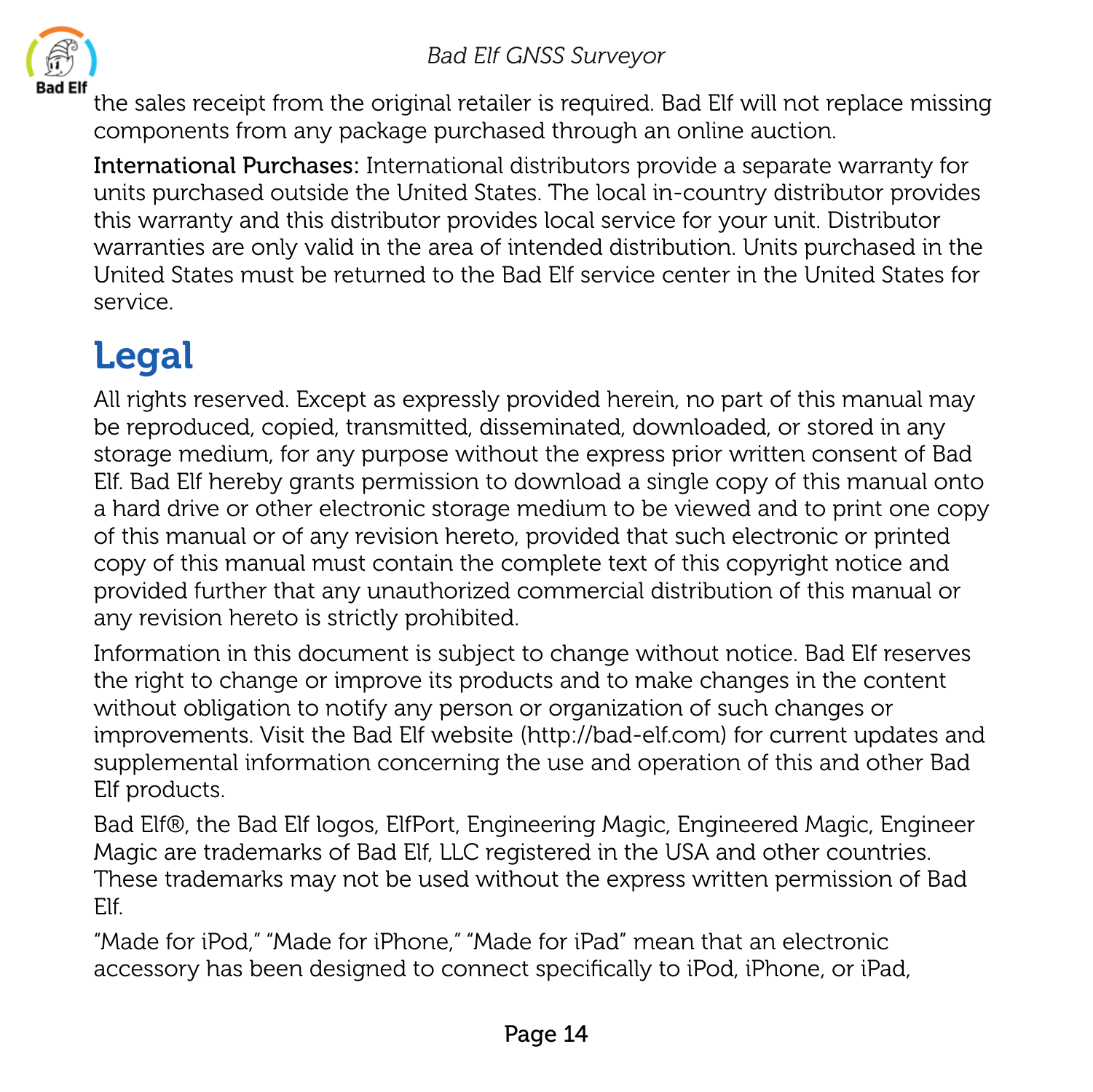

respectively, and has been certified by the developer to meet Apple performance standards. Apple is not responsible for the operation of this device or its compliance with safety and regulatory standards. Please note that the use of this accessory with iPod, iPhone, or iPad may affect wireless performance.

iPad, iPhone, iPod, and iPod touch are registered trademarks of Apple, Inc., registered in the US and other countries. iTunes is a registered trademarks of Apple, Inc., registered in the US and other countries.

The Bluetooth® word mark and logos are owned by the Bluetooth SIG, Inc. and any use of such marks by Bad Elf is under license.

Contact Bad Elf Product Support if you have any questions while using your GPS. In the USA, go to http://bad-elf.com/support.

#### Thank You!

All of us at Bad Elf would like to thank you for buying our products.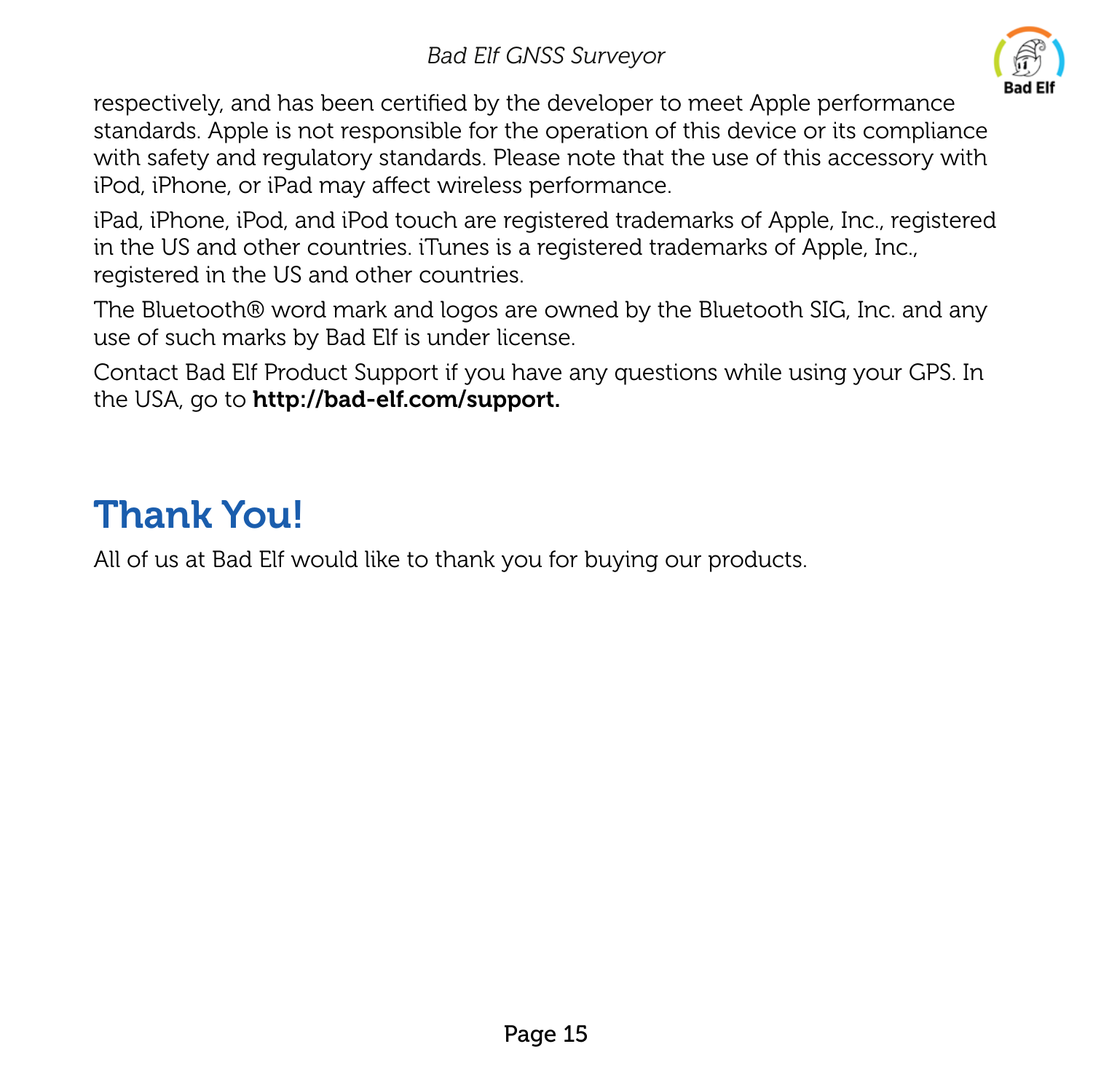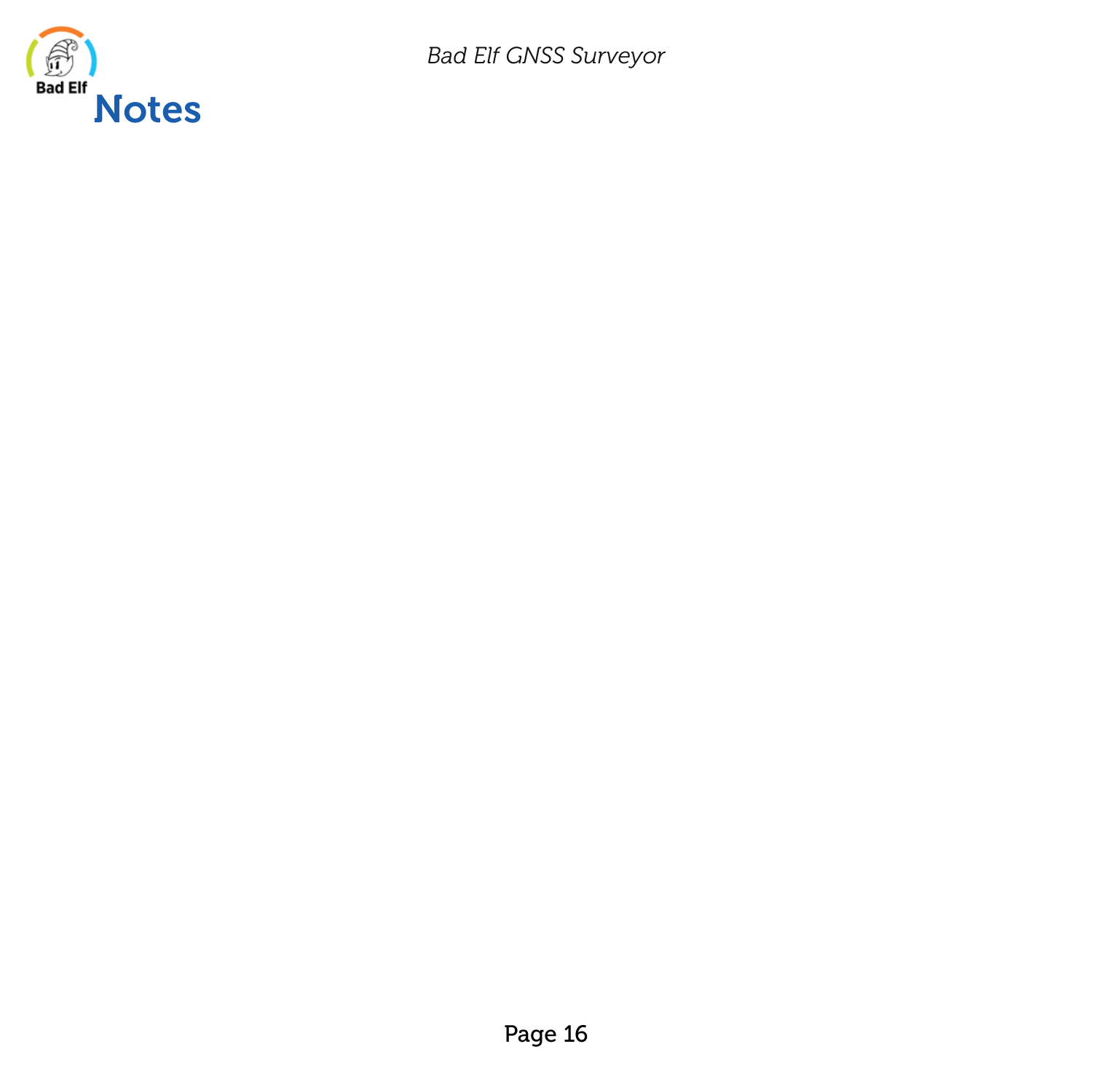#### **Notes**